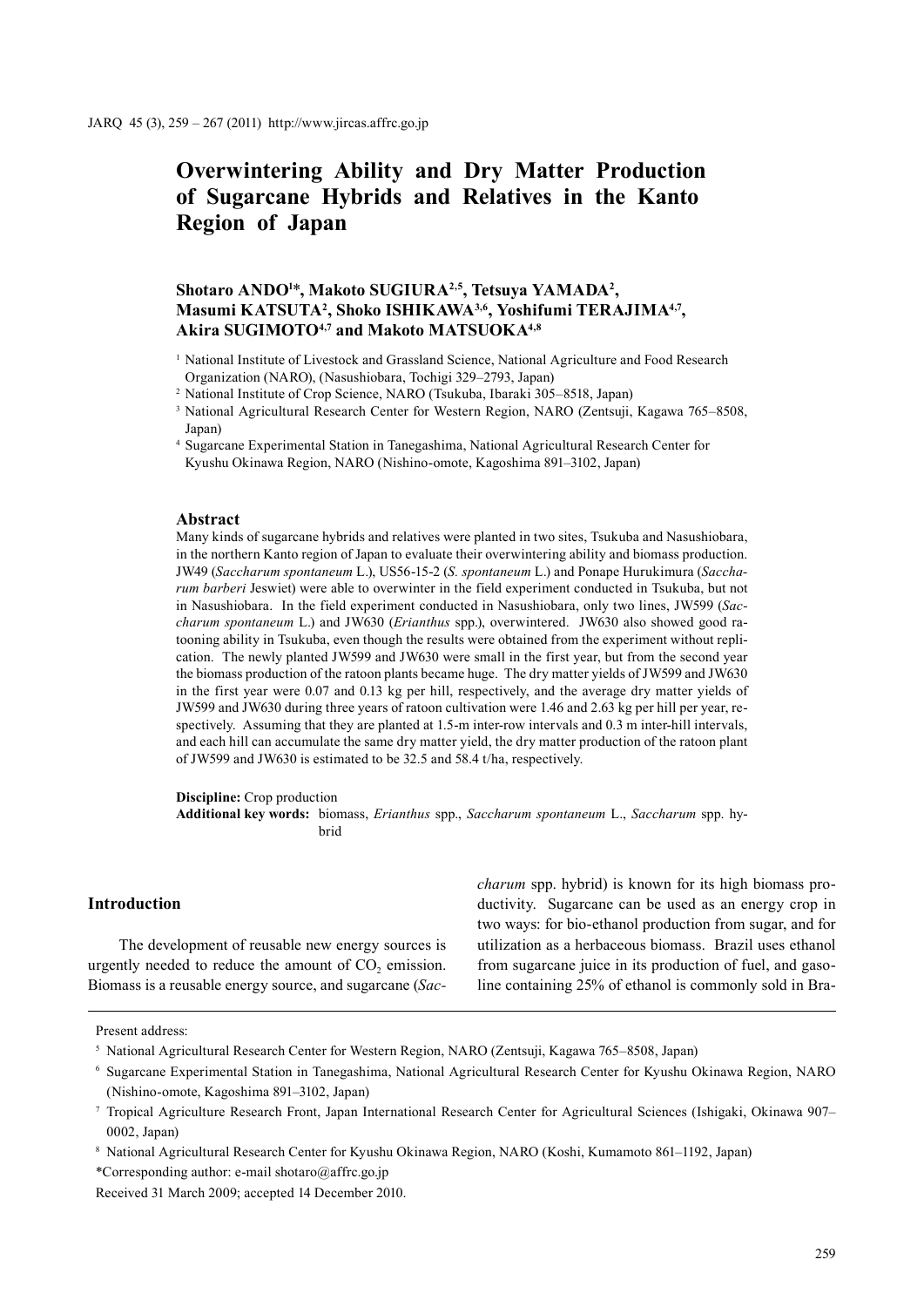#### S. Ando et al.

zil at the moment. There are many ways to use herbaceous biomass, including for cogeneration, methanol conversion, and as pellet fuel. The technology of ethanol production from the cellulose of herbaceous biomass is under development, and it is thought to be promising because it does not require use of the edible part of the biomass crops.

In Japan, the area for cultivating sugarcane for sugar production is mainly in Okinawa and other Nansei Islands in the subtropical region. However, most abandoned agricultural fields suitable for biomass crop production are in the temperate region. If sugarcane had the added abilities to grow well under low temperature conditions and to overwinter, it would be a suitable crop for energy production in the temperate zones of Japan, such as the Kanto region. However, sugarcane grown in temperate zones as a biomass crop would have to be used as a herbaceous biomass rather than in ethanol, because it is thought that accumulating sugar would be more difficult than accumulating fibrous constituents when sugarcane is grown in a temperate region. The fibrous biomass of sugarcane can also be used as an animal feed if it has good feeding value for ruminants.

Interspecific and intergeneric hybrids of sugarcane with *Saccharum spontaneum* L., sorghum, *Miscanthus* spp., and *Erianthus* spp. have been bred at the Sugarcane Experimental Station in Tanegashima, National Agricultural Research Center for Kyushu Okinawa Region  $(KONARC)^{13}$ . Some of these lines have shown high biomass production derived from high fiber content<sup>18,19</sup>, which makes them suitable as biomass crops. Many kinds of sugarcane relatives have different characteristics. For example, lines of *Saccharum sinense* have been planted in Japan's temperate zone for traditional sugar production. *Erianthus* is a wild relative of sugarcane that has desirable traits, including good ratooning performance and tolerance to environmental stresses<sup>4</sup>. Nagatomi and Degi collected wild sugarcane species from the Nansei Islands and the mainland of Japan<sup>15</sup>. More than 700 accessions were designated as the JW (Japan Wild) series including *S. sinense* Roxb., sugarcane wild species (*Saccharum spontaneum* L.) and wild relatives (*Miscanthus* spp. and *Erianthus* spp.), and mainland wild species showed remarkable tolerance to cold weather.

Research on crops for herbaceous biomass production was carried out in the United States and Europe<sup>9</sup>, and miscanthus (*Miscanthus* spp.), giant reed (*Arundo donax*), and switchgrass (*Panicum virgatum*) were selected as promising candidates, because they are able to produce high biomass in the temperate zone and perennial grasses. The perennial rhizomatous grasses can reduce the cost of plowing, sowing seeds, and basal dressing. Herbaceous biomass production of feed crops was studied in the Kanto region of Japan, and the dry matter yields of sorghum (*Sorghum bicolor*) cv. Ultrasorgo as a summer crop and rye (*Secale cereale* L.) cv. Haruichiban as a winter crop were  $23.1$  t/ha and  $9.9$  t/ha, respectively<sup>10</sup>. The total dry matter yield per year was comparable to that of perennial grasses, but the selection of suitable perennial grasses is expected to reduce production costs. Ratoon plant cultivation is common in sugarcane cultivation. Ratoon is the production of a new crop from the regrowth of new shoots after harvest cutting without replanting<sup>23</sup>. Therefore, sugarcane lines that can overwinter and produce many ratoons may be suitable crops for herbaceous biomass production in the temperate zone.

In order to identify other promising biomass lines, two field experiments were conducted in Tsukuba and Nasushiobara cities in the Kanto region to evaluate the overwintering ability and dry matter production of many kinds of sugarcane hybrids and relatives. In addition, nutrient accumulations in a plant were analyzed to obtain basic information on fertilizer application.

## **Materials and methods**

#### **1. Field experiment in Tsukuba (Exp. 1)**

A total of 27 kinds of nursery plants, including cultivated sugarcane varieties (*Saccharum* spp. hybrid, *S. sinense* Roxb, and *S. barberi* Jeswiet), interspecific and intergeneric hybrids of sugarcane, and wild relatives of sugarcane (*Saccharum spontaneum* L. and *Erianthus*  spp.) were prepared (Table 1). It should be noted that with these interspecific and intergeneric hybrid lines, the possibility of self-pollination could not be excluded, except for KRSp93–19, which was evaluated with molecular markers (Terajima et al., 2007, unpublished data).

The stems of the sugarcane varieties, hybrid lines, and wild relatives were cut into 7-cm pieces with one node and axillary bud, and then raised for about two months in a greenhouse. Five nurseries of each plant were transplanted with two replicates on May 15, 2002, to an upland field of the Japan International Research Center for Agricultural Sciences in Tsukuba (36˚03'N, 140˚05'E), located in the northern Kanto region of Japan. The soil type was Andosol (volcanic ash soil). The interrow and hill intervals were 1.8 and 0.5 m, respectively. Chemical fertilizer was applied beside the hills on June 13 and August 12. The amount of fertilizer used for the first and second application was  $N: P_2O, K_2O=6:6:6$  $(g/m<sup>2</sup>)$  and N:P<sub>2</sub>O<sub>5</sub>:K<sub>2</sub>O=9:9:9  $(g/m<sup>2</sup>)$ , respectively. The aboveground part was harvested on November 4. The stubble was then cut just above the ground on December 17, and covered by about 3 cm of soil during winter.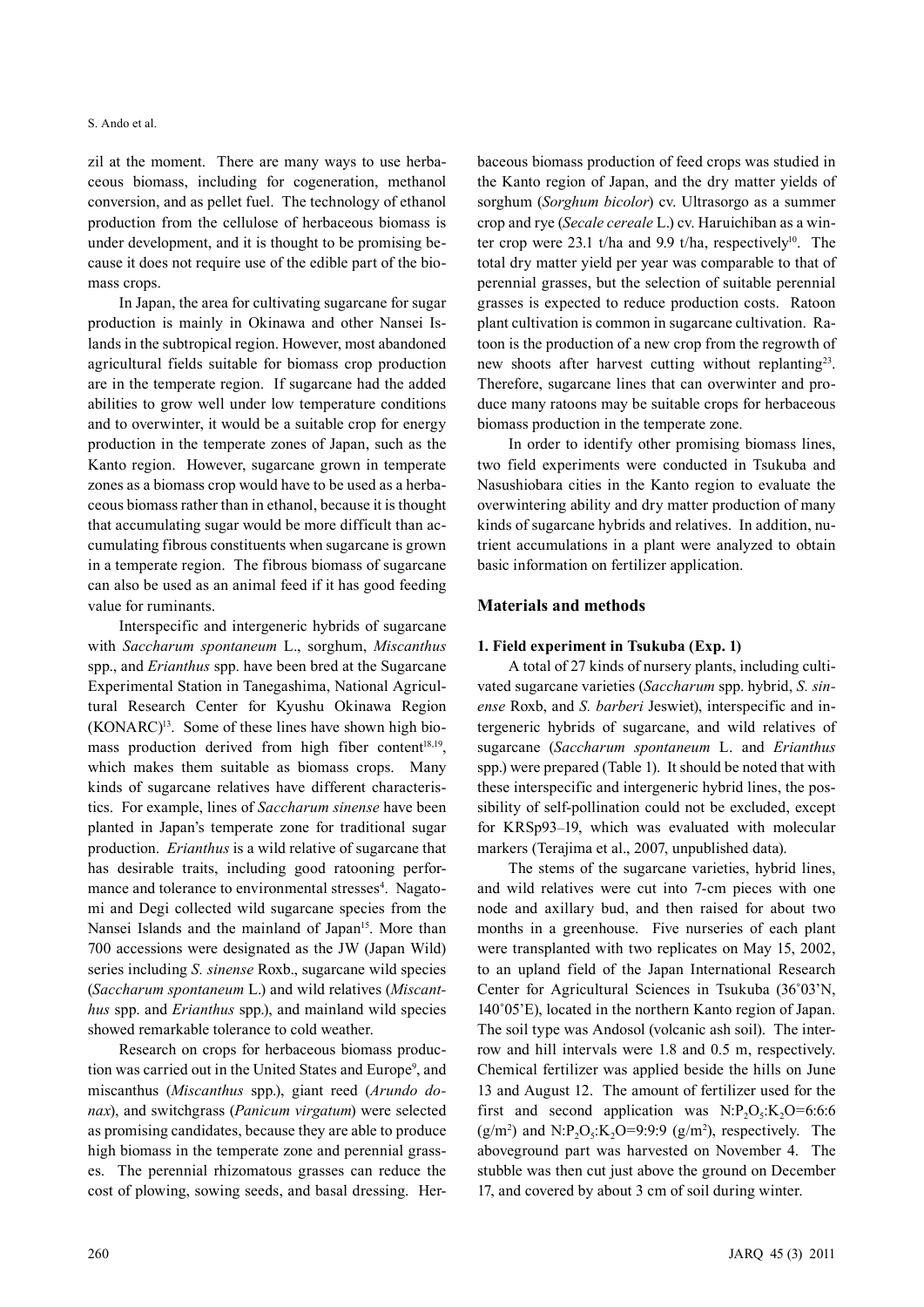In order to evaluate overwintering ability, we continued to grow ratoon plants in 2003, and the dates when ratoon stubble sprouted were recorded and the number of ratoon stubble was counted.

## **2. Field experiment in Nasushiobara (Exp. 2)**

A total of 24 kinds of nursery plants, including cultivated sugarcane varieties (*Saccharum* spp. hybrid, *S. sinense* Roxb, and *S. barberi* Jeswiet), interspecific and in-

tergeneric hybrids of sugarcane, wild relatives of sugarcane (*Saccharum spontaneum* L. and *Erianthus*  spp.), and napiergrass (*Pennisetum purpureum* Schumach) were prepared (Table 1). Napiergrass was planted as a reference crop of dry matter production, because it is known that the dry matter yields of napiergrass and sugarcane in a subtropical climate greatly exceed the yields of other  $C_4$  species<sup>24</sup>.

Four nurseries of each plant were transplanted with

| Varieties/Lines     | Note                                        | JP No. | Exp. 1               | Exp. 2                   |
|---------------------|---------------------------------------------|--------|----------------------|--------------------------|
| NC <sub>0</sub> 310 | Sugarcane (Saccharum spp. hybrid)           | 171861 | $\bigcirc$           | $\bigcirc$               |
| Ni6                 | Sugarcane (Saccharum spp. hybrid)           | 152781 |                      | $\bigcirc$               |
| NiF <sub>8</sub>    | Sugarcane (Saccharum spp. hybrid)           | 172051 | O                    | $\bigcirc$               |
| Chikucha            | Saccharum sinense Roxb.                     |        |                      | $\bigcirc$               |
| Natal Uba           | Saccharum sinense Roxb.                     | 172123 | -                    | $\bigcirc$               |
| Yomitanzan          | Saccharum sinense Roxb.                     | 171899 | ∩                    | $\bigcirc$               |
| Chunnee             | Saccharum barberi Jeswiet                   | 172061 | О                    | $\bigcirc$               |
| Ponape Hurukimura   | Saccharum barberi Jeswiet                   | 172023 | O                    | $\bigcirc$               |
| 97S-27              | SIH (G30, SGF1 x US56-15-2, SS)             |        | $\bigcirc$           | $\bigcirc$               |
| 97S-33              | SIH (G30, SGF1 x US56-15-2, SS)             |        | $\bigcirc^{\dagger}$ | $\bigcirc$               |
| 97S-49              | SIH (G38, SGF1 x US56-15-2, SS)             |        | $\bigcirc$           |                          |
| 97S-51              | SIH (G38, SGF1 x US56-15-2, SS)             |        | $\bigcirc$           | $\bigcirc$               |
| KRSp93-19           | SIH (NCo310, SCV x Glagah Kloet, SS)        |        | $\bigcirc$           | $\bigcirc$               |
| KRSp93-25           | SIH (Ni6, SCV x Glagah Kloet, SS)           |        | O                    |                          |
| KRSp93-30           | SIH (Ni6, SCV x Glagah Kloet, SS)           |        | $\bigcirc$           | $\bigcirc$               |
| S3-27               | SIH (IRK67-1, SCV x Glagah Kloet, SS)       |        | $\bigcirc$           | $\bigcirc$               |
| S5-14               | SIH (NCo310, SCV x Glagah Kloet, SS)        |        | $\bigcirc$           | $\overline{\phantom{0}}$ |
| $S5-16$             | SIH (NCo310, SCV x Glagah Kloet, SS)        |        | $\bigcirc^{\dagger}$ | $\bigcirc$               |
| 97GA-4              | SIH (G38, SGF1 x G75, SGF1)                 |        | $\bigcirc$           |                          |
| 97GA-18             | SIH (Ni6, SCV x RibbonCane, SGV)            |        | $\bigcirc$           | $\bigcirc$               |
| 97GA-36             | SIH (Ni9, SCV x AmberBlack, SGV)            |        | $\bigcirc$           |                          |
| 97GS-95             | SIH (Ni9, SCV x AmberBlack, SGV)            |        | $\bigcirc$           |                          |
| 95GA-18             | SIH (SK-13, SGF1 x Sumac, SGV)              |        | $\bigcirc$           |                          |
| 97S-100             | SIH (F146, SCV x IJ76-349, E)               |        | $\bigcirc$           | $\bigcirc$               |
| 97S-107             | SIH (F146, SCV x IJ76-349, E)               |        | $\bigcirc$           |                          |
| US56-15-2           | Saccharum spontaneum L., WSC                | 172082 | $\bigcirc$           | $\bigcirc$               |
| JW49                | Saccharum spontaneum L., WSC                | 174470 | O                    | $\bigcirc$               |
| JW385               | Saccharum spontaneum L., WSC                |        | O†                   | $\bigcirc$               |
| JW599               | Saccharum spontaneum L., WSC                | 173948 |                      | $\bigcirc$               |
| IK76-126            | Erianthus spp.                              |        | ∩†                   | $\bigcirc$               |
| JW630               | Erianthus spp.                              | 173957 | $\bigcirc^{\dagger}$ | $\bigcirc$               |
| Merkeron            | Napiergrass (Pennisetum purpureum Schumach) |        | $\qquad \qquad -$    | $\bigcirc$               |

# **Table 1. Varieties/Lines provided for field experiments**

JP No.: accession number of the National Institute of Agrobiological Sciences (NIAS) Genebank, SIH: sugarcane interspecific or intergeneric hybrids, SGF1: F1 between sugarcane and sorghum, SS: *Saccharum spontaneum* L., SCV: sugarcane (*Saccharum* spp. hybrid) variety, SGV: sorghum (*Sorghum bicolor*) variety, E: *Erianthus* spp. WSC: wild species of sugarcane, (female parent x male parent), 'without replication.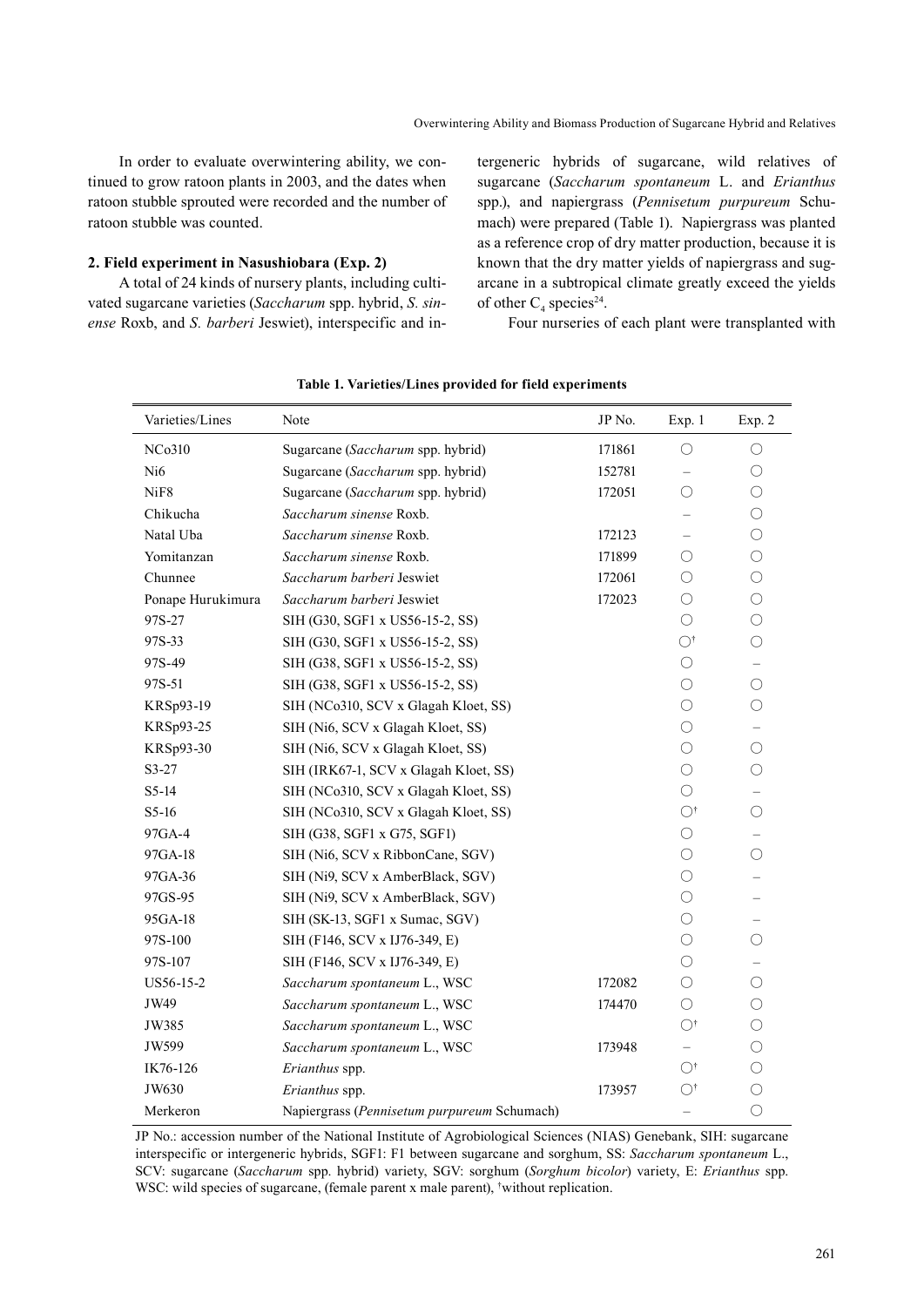two replicates on June 18, 2003, to the upland field of the National Institute of Livestock and Grassland Science in Nasushiobara (36˚55'N, 139˚56'E), located in the northern Kanto region of Japan. The soil type was Brown Lowland soil. The inter-row and hill intervals were 1.5 and 0.3 m, respectively. Chemical fertilizer was applied beside the hills at planting on August 11 and September 10. The amount of fertilizer used at the first, second, and third application was  $N:P_2O_5:K_2O=6:6:6$  $(g/m^2)$ ,  $N: P_2O_5: K_2O=9.9.9$  (g/m<sup>2</sup>), and  $N: P_2O_5: K_2O=6.6.6$  (g/m<sup>2</sup>), respectively. The stems were cut at about 10 cm above the ground at harvest on November 27, and the stubble was not covered by soil. The ratoon plants continued to grow in 2004, 2005, and 2006. Fertilizer was applied on June 25, August 13, and September 13 of 2004, May 19, July 28, and September 2 of 2005, and April 28, July 28, and August 24 of 2006. The amount of fertilizer was  $N: P<sub>2</sub>O<sub>5</sub>: K<sub>2</sub>O=6:6:6 (g/m<sup>2</sup>)$  per application. The harvest dates were November 9, 2004, October 19, 2005, and October 26, 2006.

At harvest, the aboveground part was sampled and the fresh weight of the whole samples and sub samples were weighed in the field. In order to determine the dry matter weight, the sub samples were weighed again after being dried in an oven at 70ºC for a few days until the weight stopped decreasing. In 2005 and 2006, the plants' nutrient accumulation was measured. Dried plant samples were ground into a fine powder using a mill and digested with sulfuric acid and hydrogen peroxide. The nitrogen, phosphorus, and potassium concentration in each plant sample was measured by the Kjeldahl distillation method, emission spectrography with vanadomolybdate, and the atomic absorption analysis method, respectively.

The results were analyzed using the Ekuseru-Toukei 2008 (Social Survey Research Information Co., Ltd., Tokyo) statistical program. Analysis of variance was performed. The results were considered statistically significant at the 5% probability level.

#### **Results**

#### **1. Meteorological feature**

Meteorological data for Tsukuba were provided by the Japan Meteorological Agency. The meteorological data for Nasushiobara were provided by the National Institute of Livestock and Grassland Science. The monthly mean air temperature, monthly mean maximum air temperature, monthly mean minimum air temperature, and monthly total precipitation of both places are shown in Fig. 1.

In Tsukuba in 2002, the monthly mean air temperatures from June to September were over 19ºC and those of May and October were around 17ºC. The total rainfall during the growing season was 637 mm. In Nasushiobara, the monthly mean air temperatures from June to September were over 19ºC and those of May and October were around 15ºC. The total rainfall during the growing season, from planting (in 2003) or May to harvest, was 907 mm, 1408 mm, 1222 mm, and 1316 mm in 2003, 2004, 2005, and 2006, respectively.

The temperature conditions that influence overwintering ability are low temperatures and periods of exposure to low temperature. January was the coldest month in both places. In January 2003, the monthly mean air temperature and monthly mean minimum air temperature in Tsukuba were 2.5ºC and -3.0ºC, respectively. In January 2004 in Nasushiobara, these temperatures were 0.7ºC and -3.9ºC, respectively. In Tsukuba, the monthly mean minimum air temperatures in December, January, and February dropped below freezing. In Nasushiobara, the monthly mean minimum air temperatures over the four months from December to March were below zero, as they were in the following two years.

# **2. Overwintering ability evaluated by the field experiment in Tsukuba**

The overwintering ability in the field experiment in Tsukuba differed significantly depending on the varieties and lines (Table 2). Among the 27 kinds of plants, 16 varieties and lines showed new germination from stubble in the spring of 2003. Three lines of wild relatives of sugarcane, *Saccharum spontaneum* lines JW49 and JW385 and *Erianthus* spp. line JW630, showed ratoon sprouting from all the stubble, followed by *Saccharum spontaneum* line US56–15–2 and *Saccharum barberi* line Ponape Hurukimura with a high survival rate of 90%, which was the ratio of the number of ratoon stubble per total number of stubble. Three hybrid lines between sugarcane and *S. spontaneum*, KRSp93–30, S5–14, and S3–27, were also in the third highest group with a 30 to 50% survival rate. The date of sprouting of JW630, when half or more than half of the ratoon stubble sprouted, was the earliest (April 11), and those of three lines, NiF8, KRSp93–19, and 97S– 100, were the latest (May 30 and June 3). Those of the other 12 lines were between April 24 and May 9. The survival rate did not correlate with the date of sprouting.

# **3. Overwintering ability, dry matter yield, and nutrient accumulation evaluated by the field experiment in Nasushiobara**

The dry matter yields of Exp. 2 differed significantly among varieties/lines (*P* < 0.001). Napiergrass grew well, while there were small yields of the sugarcane cultivated varieties, hybrid lines, and wild relatives of sugar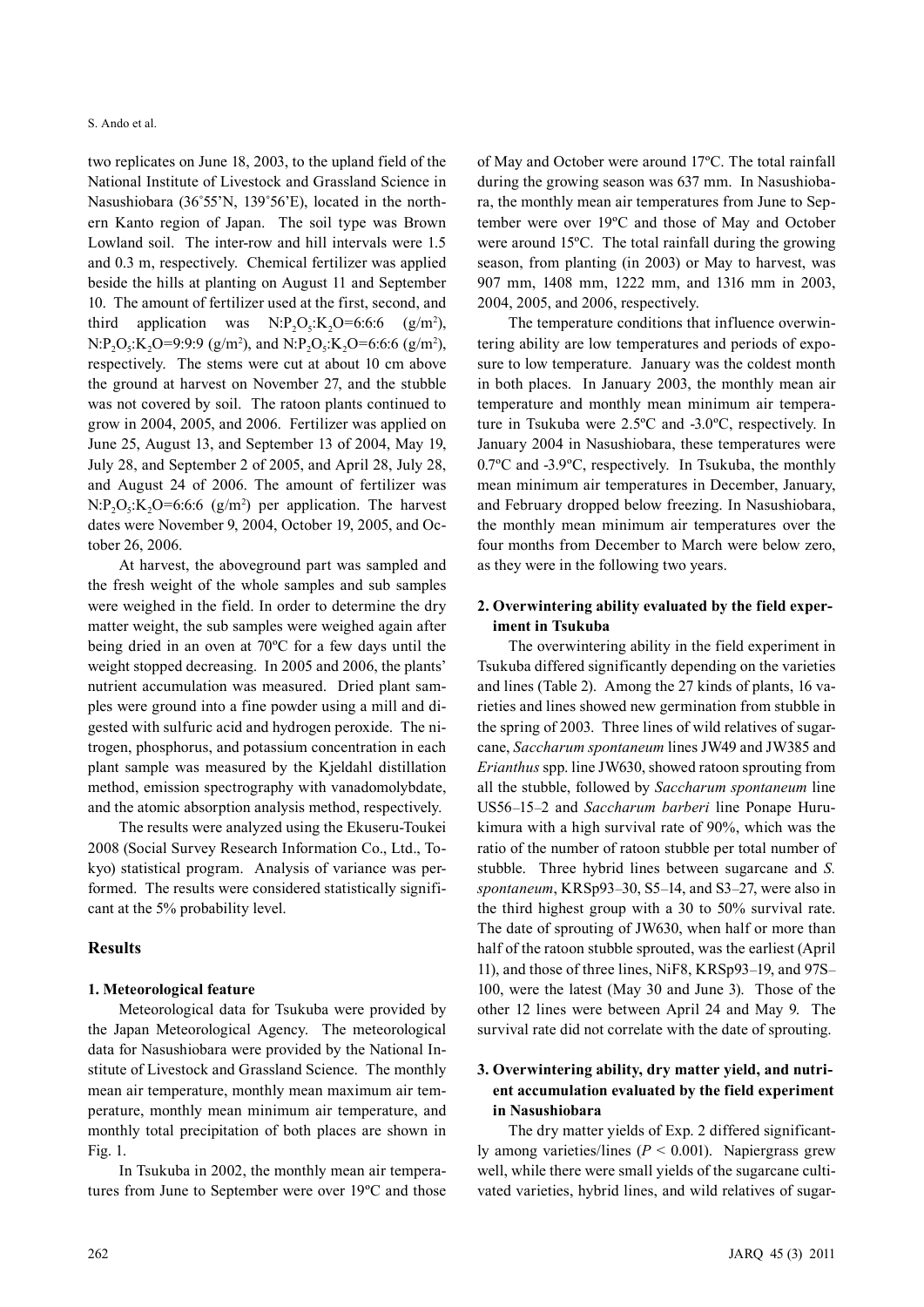cane in the field experiment in Nasushiobara in 2003 (Table 3). Only JW599 (*S. spontaneum*) and JW630 (*Erianthus* spp.) showed overwintering ability, and the ratoon plants of these lines continued to grow in 2004. The survival rate of JW599 and JW630 was 88 and 100%, respectively. The other lines, including napiergrass, sugarcane cultivated varieties, hybrids, and relatives, could not survive the winter in Nasushiobara.

The dry matter yields of JW599 and JW630 in the first year were 0.07 and 0.13 kg per hill, respectively, and those in 2004 increased more than 10 times (Table 4). All stubble of JW599 and JW630 overwintered again and the ratoon plants continued to grow in 2005 and 2006. The dry matter yields of these lines increased in 2005 and decreased in 2006. The dry matter yields of JW630 were significantly greater than those of JW599 (P < 0.001). The maximum dry matter yields of JW599 and JW630 were 2.11 and 3.86 kg per hill in 2005, respectively. The fouryear averages of the percentage dry matter of JW599 and JW630 were 35.8% and 38.6%, respectively. Those values were higher than the 16.6% of napiergrass cv. Merkeron in 2003.

The nitrogen, phosphorus, and potassium concentrations and the total amount of these nutrient accumulations in the aboveground part of one plant of JW599 and JW630 in 2005 and 2006 are shown in Table 5. No significant difference was found in the concentrations of nitrogen, phosphorus, and potassium, but the total accumulations of nitrogen, phosphorus, and potassium were significantly different between the two years and between the two lines. The amount of nutrient accumulation by JW630 in 2005 was the largest at 35.5 g of nitrogen, 5.8 g of phosphorus, and 23.3 g of potassium.

#### **Discussion**

Ratooning of sugarcane requires the survival and germination of an underground bud on a subterranean stem. Therefore, the characteristics of the subterranean stem and environmental conditions under the ground are



 $\mathbf{A}$ 

A: Tsukuba from 2002 to 2003, B: Nasushiobara from 2003 to 2006. ◊: monthly mean maximum air temperature, ■: monthly mean air temperature, ∆: monthly mean minimum air temperature, gray bar: monthly precipitation, white arrow: transplanting, black arrow: harvest.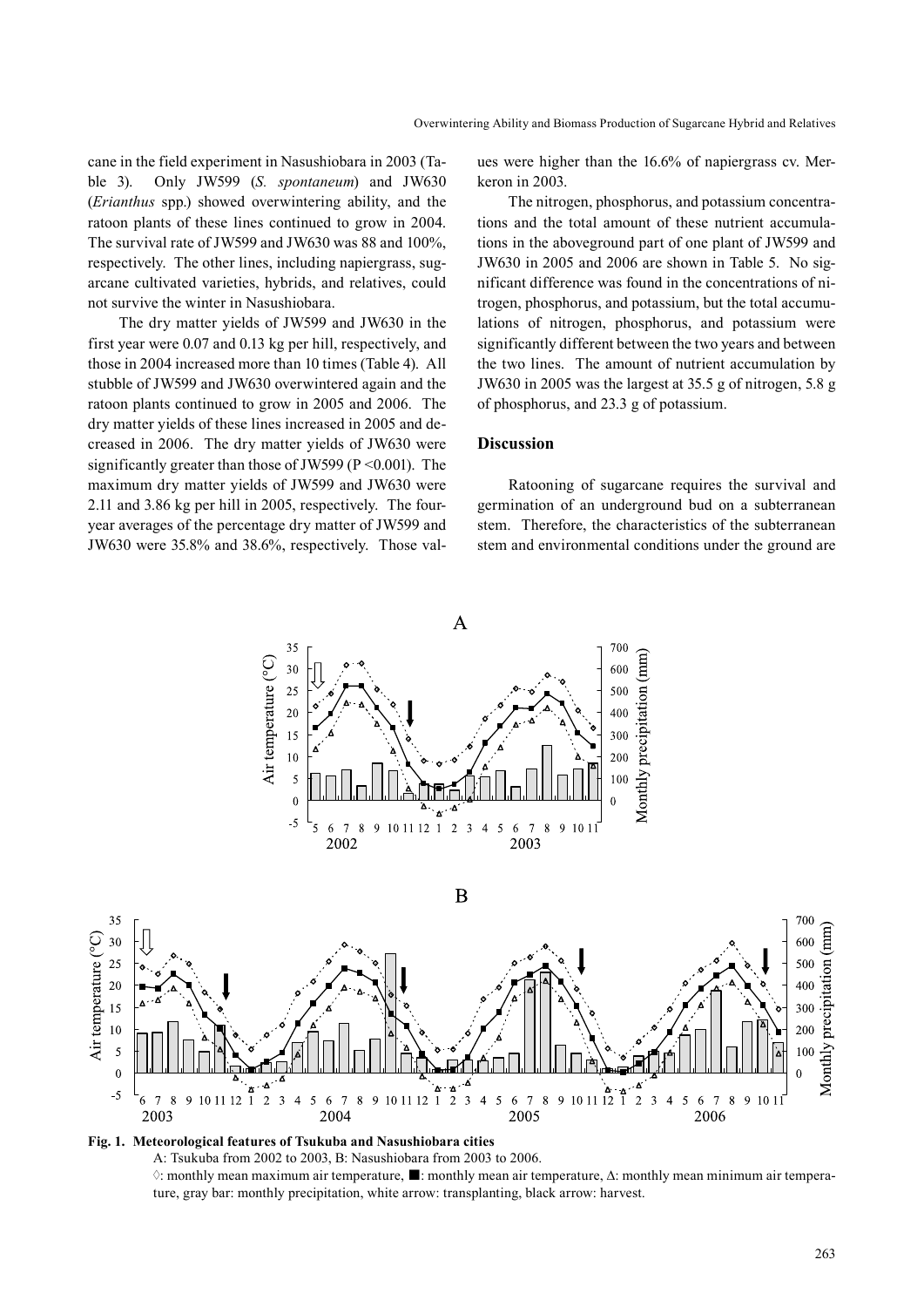#### S. Ando et al.

important<sup>25</sup>. Takamura et al. cultivated commercial sugarcane in the temperate zone and reported that only stubble that was covered by plastic sheets was able to overwinter, when the average minimum air temperature of 10 days was below zero<sup>20</sup>. In Tsukuba and Nasushiobara, the average minimum air temperature was below zero for three and four months, respectively, meaning the cold period was too long for ratooning of commercial sugarcane. However, several varieties and lines showed overwintering ability in Tsukuba, and two wild relatives, JW599 and JW630, survived in Nasushiobara. The origins of JW49, JW599, and JW630 are Okinawa, Chiba, and Shizuoka prefectures in Japan, respectively. JW599 and JW630 were collected north of their distribution in the temperate zone of Japan. Miller evaluated the cold tolerance of sugarcane and reported that there were resistant lines in the wild relatives of sugarcane<sup>14</sup>. It is possible that the buds of JW599 and JW630 may have freezing resistance. In the field experiment conducted in Tsukuba, the *Saccharum sinense* line Yomitanzan did not survive, even though lines of *Saccharum sinense* are known to grow in the temperate zone of Japan and have been used to make traditional Japanese-style confectionary in Kagawa and Tokushima prefectures.

JW49, US56–15–2, and Ponape Hurukimura could

**Table 2. Survival rate and sprouting date of ratoon stubble of the Exp. 1 in 2003**

| Varieties/Lines    |     | Survival rate $(\%)$ Date of sprouting |
|--------------------|-----|----------------------------------------|
| JW49               | 100 | Apr. 28                                |
| JW385 <sup>†</sup> | 100 | Apr. 28                                |
| JW630 <sup>†</sup> | 100 | Apr. 11                                |
| US56-15-2          | 90  | May 9                                  |
| Ponape Hurukimura  | 90  | May 9                                  |
| KRSp93-30          | 50  | May 4                                  |
| $S5-14$            | 40  | May 1                                  |
| $S3-27$            | 30  | May 9                                  |
| 97GS-95            | 20  | Apr. 28                                |
| NiF8               | 10  | May 30                                 |
| 97S-51             | 10  | May 1                                  |
| KRSp93-19          | 10  | June 3                                 |
| 97GA-36            | 10  | Apr. 24                                |
| 95GA-18            | 10  | Apr. 24                                |
| 97S-100            | 10  | May 30                                 |
| 97S-107            | 10  | Apr. 28                                |

Varieties/Lines which did not ratoon are not shown in the table. Survival rate (%): average of rate of ratoon stubble per total stubble, Date of sprouting: date when half or more than half of the ratoon stubble sprouted, † without replication.

overwinter in Tsukuba, but they did not survive in Nasushiobara. A lower monthly mean air temperature and a lower monthly mean minimum air temperature in January 2004 in Nasushiobara than in January 2003 in Tsukuba is considered one of the reasons (Fig. 1). Covering the stubble with soil after harvest in Tsukuba might help the plants survive, too. In Tanegashima, which is the northern limit of sugarcane cultivation for sugar production in Japan, mulching by biodegradable plastic sheets is a common practice and increases the yield of ratoon plants by enhancing good sprouts and increasing the stalk number<sup>17</sup>. However, it has been shown that a greater yield was obtained from some varieties without mulching than from NiF8, which is a leading variety in Tanegashima, with mulching21. Therefore, selecting a suitable variety/line should be considered first in order to establish low-cost biomass production in the temperate zone.

In the field experiment conducted in Nasushiobara, the biomass production of newly planted JW599 and JW630 was low in the first year, but in the second year, the biomass production of ratoon plants became very large (Table 4). The yield of ratoon crops showed a general decline year after year until the manager decided that it was time to replant<sup>7</sup>. A short growing period in the first year was one reason why there was low dry matter production of the aboveground part of the plants in the first year. The root system, however, might develop well during this period. Fukuzawa et al. also reported that the dry matter yield at the initial stage of *Erianthus* spp. line IK 76–126 was smaller than that of sugarcane varieties, but the top-root ratio of the dry matter of *Erianthus* was lower than that of sugarcane varieties<sup>6</sup>. At ratoon cultivation, new stems of JW630 germinated from the circumference of the stubble and did not germinate from the center of the stubble. The hills, which were next to each other, were contacted in 2005, because the inter-hill interval (0.3 m) was too narrow, and new stems could not sprout from between two hills. This may be one of the reasons why the dry matter yield of JW630 in 2006 decreased. In contrast, the new stems of JW599 were randomly distributed. The average dry matter yields of JW599 and JW630 during the three-year ratoon cultivation from 2004 to 2006 were 1.46 and 2.63 kg per hill per year, respectively. Assuming that they are planted at 1.5-m inter-row intervals and 0.3-m inter-hill intervals, and each hill can accumulate the same dry matter yield, the dry matter production of the ratoon plant of JW599 and JW630 is estimated to be 32.5 and 58.4 t/ha, respectively.

Sugarcane and napiergrass are  $C_4$  plants and have high biomass productivity. They are commonly grown in tropical or subtropical regions. The dry matter accumu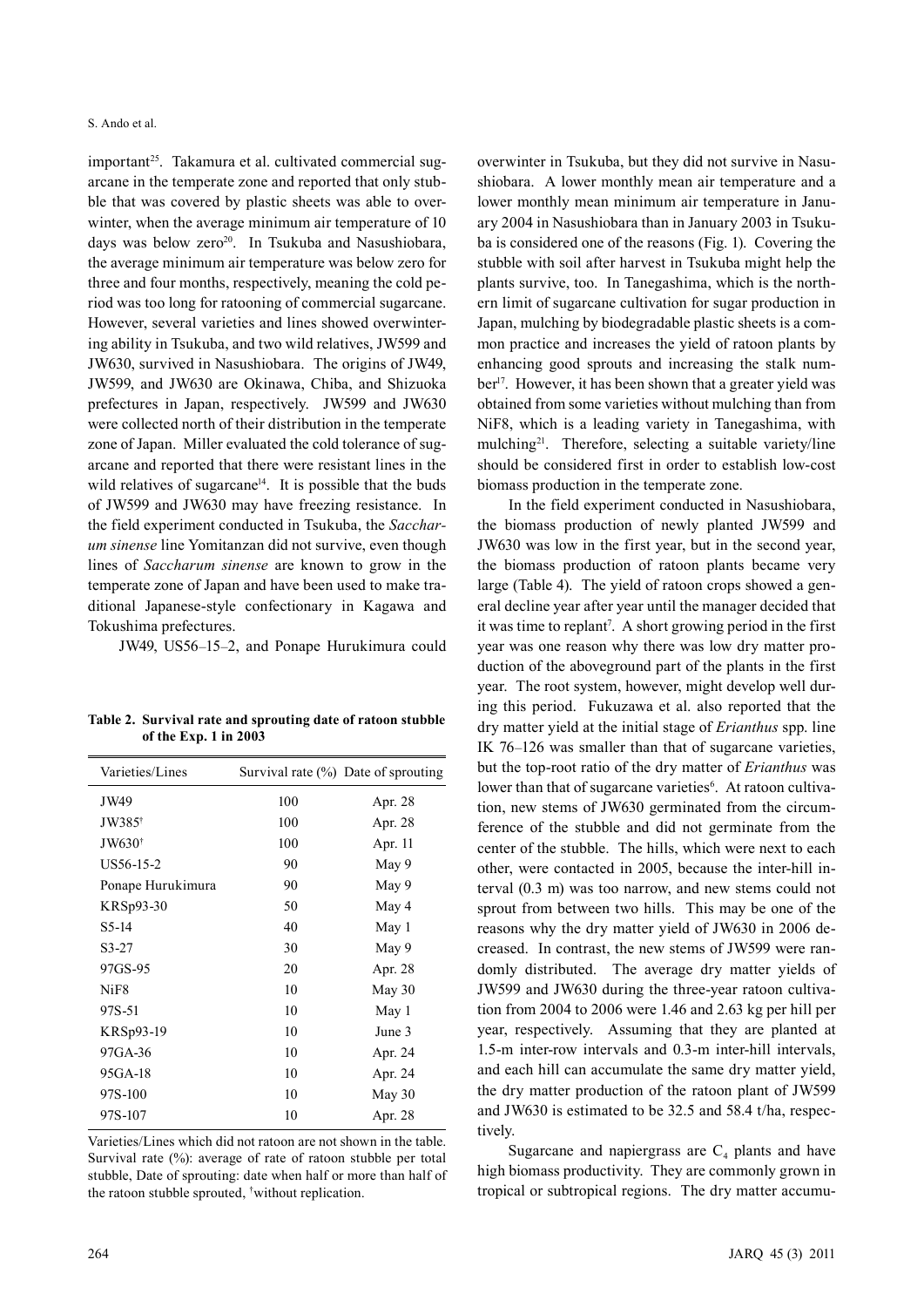lation of sugarcane and napiergrass were reported to be 49.0 and 47.0 t/ha in a subtropical climate in Florida<sup>24</sup>. When sugarcane and napiergrass were grown in field experiments in temperate zones, the maximum dry matter yields of sugarcane and napiergrass were 38.4 t/ha in Wakayama, Japan<sup>20</sup>, and 52.8 t/ha in Fukuoka, Japan<sup>8</sup>, respectively. The dry matter yields of the hybrid line KR-Sp93–30 in Tanegashima were 30.2 t/ha and 58.5 t/ha for

| Varieties/Lines   |                  | Dry matter yield (g/hill) |            |  |
|-------------------|------------------|---------------------------|------------|--|
|                   | Rep. 1<br>Rep. 2 |                           | Average    |  |
| Merkeron          | 785              | 1124                      | 955 a      |  |
| $S5-16$           | 666              | 634                       | 650 ab     |  |
| US56-15-2         | 617              | 616                       | $617$ abc  |  |
| 97S-51            | 417              | 683                       | 550 abcd   |  |
| KRSp93-19         | 427              | 620                       | 524 abcd   |  |
| KRSp93-30         | 387              | 534                       | 461 abcd   |  |
| 97S-33            | 264              | 638                       | 451 abcd   |  |
| $S3-27$           | 436              | 455                       | 446 abcd   |  |
| 97S-27            | 145              | 726                       | 436 bcd    |  |
| IK76-126          | 266              | 349                       | 308<br>bcd |  |
| 97GA-18           | 343              | 243                       | 293<br>bcd |  |
| JW49              | 280              | 303                       | 292<br>bcd |  |
| Ponape Hurukimura | 240              | 261                       | 251<br>bcd |  |
| Yomitanzan        | 210              | 252                       | 231<br>bcd |  |
| NCo310            | 185              | 245                       | bcd<br>215 |  |
| Chikucha          | 199              | 200                       | 200<br>bcd |  |
| Natal Uba         | 191              | 197                       | 194<br>bcd |  |
| Chunnee           | 180              | 146                       | 163<br>bcd |  |
| 97S-100           | 121              | 199                       | 160<br>bcd |  |
| Ni6               | 194              | 85                        | 140<br>bcd |  |
| NiF <sub>8</sub>  | 133              | 146                       | 140<br>bcd |  |
| JW630             | 158              | 105                       | 132<br>cd  |  |
| JW385             | 84               | 164                       | cd<br>124  |  |
| JW599             | 62               | 72                        | 67<br>d    |  |
| $P$ value         | Varieties/Lines  |                           | < 0.001    |  |

**Table 3. Dry matter yield of the Exp. 2 in 2003** 

Values followed by the same letters are not significantly different (*P*<0.05).

**Table 4. Dry matter yield (g/hill) of the Exp. 2 from 2003 to 2006**

| Variety/Lines | 2003         | 2004   | 2005         | 2006   | Average of<br>ratoon plants |
|---------------|--------------|--------|--------------|--------|-----------------------------|
| Merkeron      | 955          |        |              |        |                             |
| JW599         | 67 c         | 949 b  | 2110a        | 1326 b | 1461                        |
| JW630         | 132 d        | 1441 c | 3863a        | 2578h  | 2627                        |
| $P$ value     | Year         |        | ${}_{0.001}$ |        |                             |
|               | Lines        |        | ${}_{0.001}$ |        |                             |
|               | Year x Lines |        | ${}_{0.001}$ |        |                             |

Average of two replications. Statistic analysis is performed except for the dry matter yield of Merkeron in 2003. Values followed by the same letters within the same line are not significantly different  $(P<0.05)$ . Average of ratoon plants means average of dry matter yield (g per hill per year) in 2004, 2005 and 2006.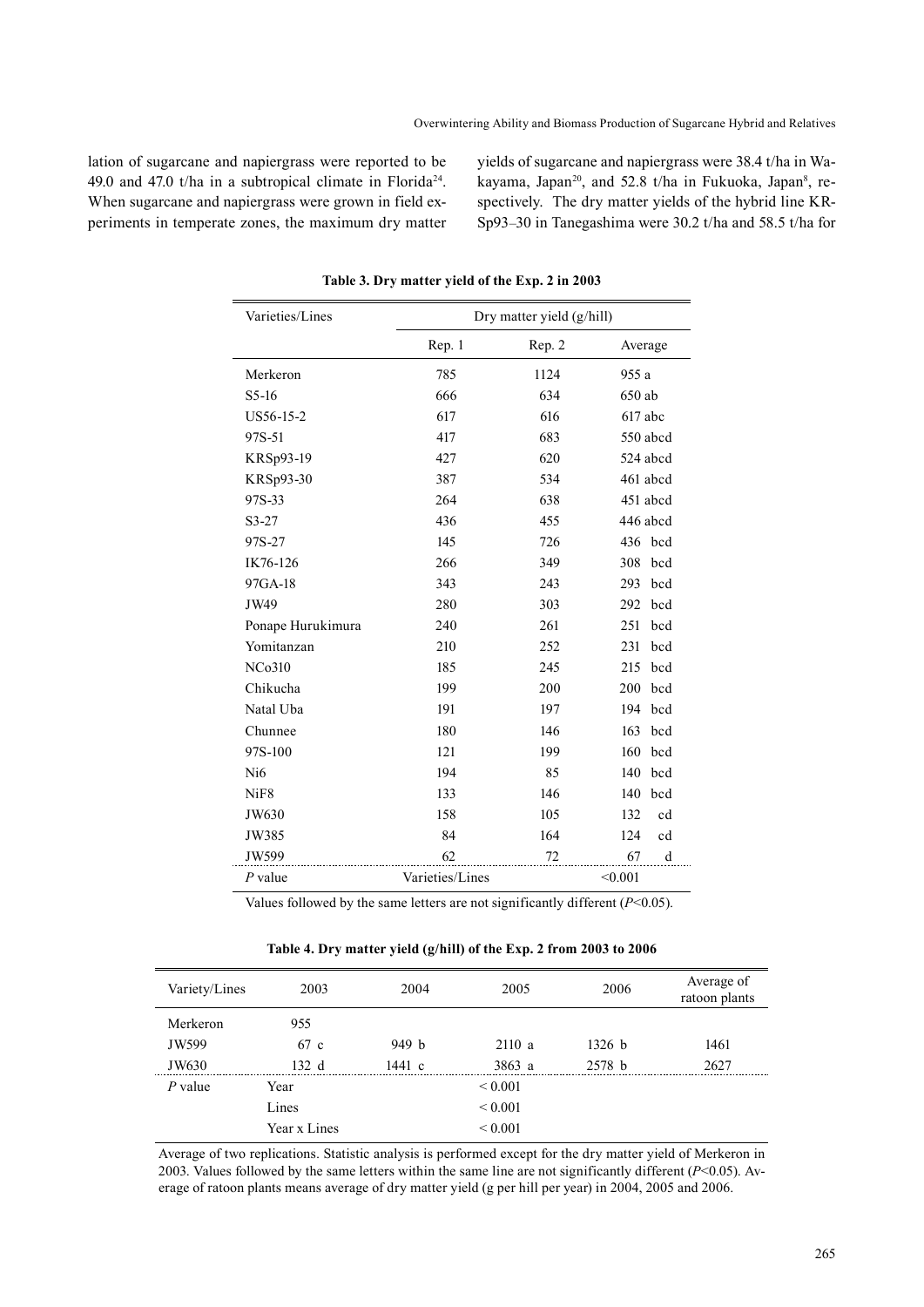the plant and the ratoon crop, respectively<sup>19</sup>. Recently, the first sugarcane variety for animal feed, KRFo93–1, was released by KONARC. It was harvested three times in two years and the total dry matter yield was 50 t/ha per year16. Sugarcane hybrid lines were planted in an upland field in Tsukuba and the average dry matter yields of three planting crops of 97S–51, KESp93–19, and 97S–107 were 37.5 t/ha, 35.9 t/ha, and 37.2 t/ha, respectively. Furthermore, the dry matter yield of sorghum cv. Tentaka was  $44.9$  t/ha in the same experiment<sup>26</sup>. According to a review on perennial rhizomatous grasses as energy crops in the United States and Europe<sup>10</sup>, the maximum dry matter yields of miscanthus, giant reed, and switchgrass were 44 t/ha in Greece, 37 t/ha in Spain, and 34.6 t/ha in Alabama, respectively.

The estimated dry matter production of JW599 and JW630 was comparable to these records of maximum dry matter yield, and these two lines are considered to be promising new energy crop candidates. It is reported that the cold tolerance of wild sugarcane relatives could be introduced to the commercial sugarcane varieties by crossing5 . By using JW599 and JW630 as a breeding material to transfer overwintering ability, the cultivation area of sugarcane for energy production could be extended. Sugarcane requires an average air temperature of at least 15 $^{\circ}$ C for minimum growth and 20 $^{\circ}$ C for normal growth<sup>20</sup>. In Nasushiobara, the total rainfall during the growing season, from planting (in 2003) or May to harvest, was 907 mm, 1408 mm, 1222 mm, and 1316 mm in 2003, 2004, 2005, and 2006, respectively, and it is thought that the amount of precipitation is enough for sugarcane cultivation. The monthly mean air temperatures from June to September were over 19ºC but those of May and October were around 15ºC. Even though there is a sufficient amount of precipitation, only about four months are suitable for growing sugarcane in Nasushiobara. However, a

significant amount of dry matter could be obtained from JW599 and JW630, and they may therefore have the ability to grow in lower temperatures than sugarcane and/or grow more rapidly than sugarcane in a short period.

In 2005, JW630 accumulated 35.5 g of nitrogen, 5.8 g of phosphorus, and 23.3 g of potassium per hill (Table 5). These amounts were larger than those supplied by chemical fertilizer of 8.1, 3.5, and 6.7 g per hill per year, respectively. It was reported that *Erianthus* spp. in Thailand had a deep and well-developed root system $^{12}$ . We also observed that JW630 had a deep and well-developed root system (data not shown). Therefore, it is possible that the developed root system of JW630 was able to obtain more nutrients from soil. However, the absorption of more nutrients than can be supplied by applied fertilizer may eventually lead to deterioration of the soil. The other possibility for acquiring nitrogen might be endophytic nitrogen fixation, which was reported for sugarcane<sup>2,3</sup>. Using the 15N dilution technique in pots and in concrete tanks, some Brazilian sugarcane varieties showed up to a 70% and 40 to 60% contribution of biological nitrogen fixation to total plant nitrogen, respectively<sup>11,22</sup>. It was also estimated to be about 30% in the sugarcane varieties of Thailand<sup>1</sup>. Further studies to elucidate more details on plant nutrition are needed for the sustainable production of *Erianthus* spp. Field experiments in a larger area are also needed to more accurately determine the yields of JW599 and JW630. Further field trials to find the optimal planting density and fertilizer dose should also be conducted.

# **Acknowledgments**

This research was partly supported by the Agriculture, Forestry and Fisheries Bio-recycle Project funded by the Agriculture, Forestry and Fisheries Research

| Lines   | Year         | Concentration $(\% )$ |           | Total accumulation (g/hill) |              |           |           |
|---------|--------------|-----------------------|-----------|-----------------------------|--------------|-----------|-----------|
|         |              | N                     | P         | K                           | N            | P         | K         |
| JW599   | 2005         | 0.77                  | 0.15      | 0.78                        | 15.3         | 3.0       | 15.4      |
|         | 2006         | 0.66                  | 0.17      | 0.54                        | 8.4          | 2.1       | 6.9       |
| JW630   | 2005         | 0.98                  | 0.16      | 0.65                        | 35.5         | 5.8       | 23.3      |
|         | 2006         | 0.81                  | 0.16      | 0.68                        | 20.1         | 3.8       | 16.9      |
| P value | Year         | $= 0.162$             | $= 0.784$ | $= 0.230$                   | $= 0.003$    | $= 0.034$ | $= 0.016$ |
|         | Lines        | $= 0.093$             | $= 0.965$ | $= 0.922$                   | ${}_{0.001}$ | $= 0.007$ | $= 0.009$ |
|         | Year x Lines | $= 0.747$             | $= 0.628$ | $= 0.184$                   | $= 0.063$    | $= 0.281$ | $= 0.606$ |

**Table 5. Nutrient concentration and total amount of nutrient accumulation of aboveground part of the Exp. 2 in 2005 and 2006**

Average of two replications.